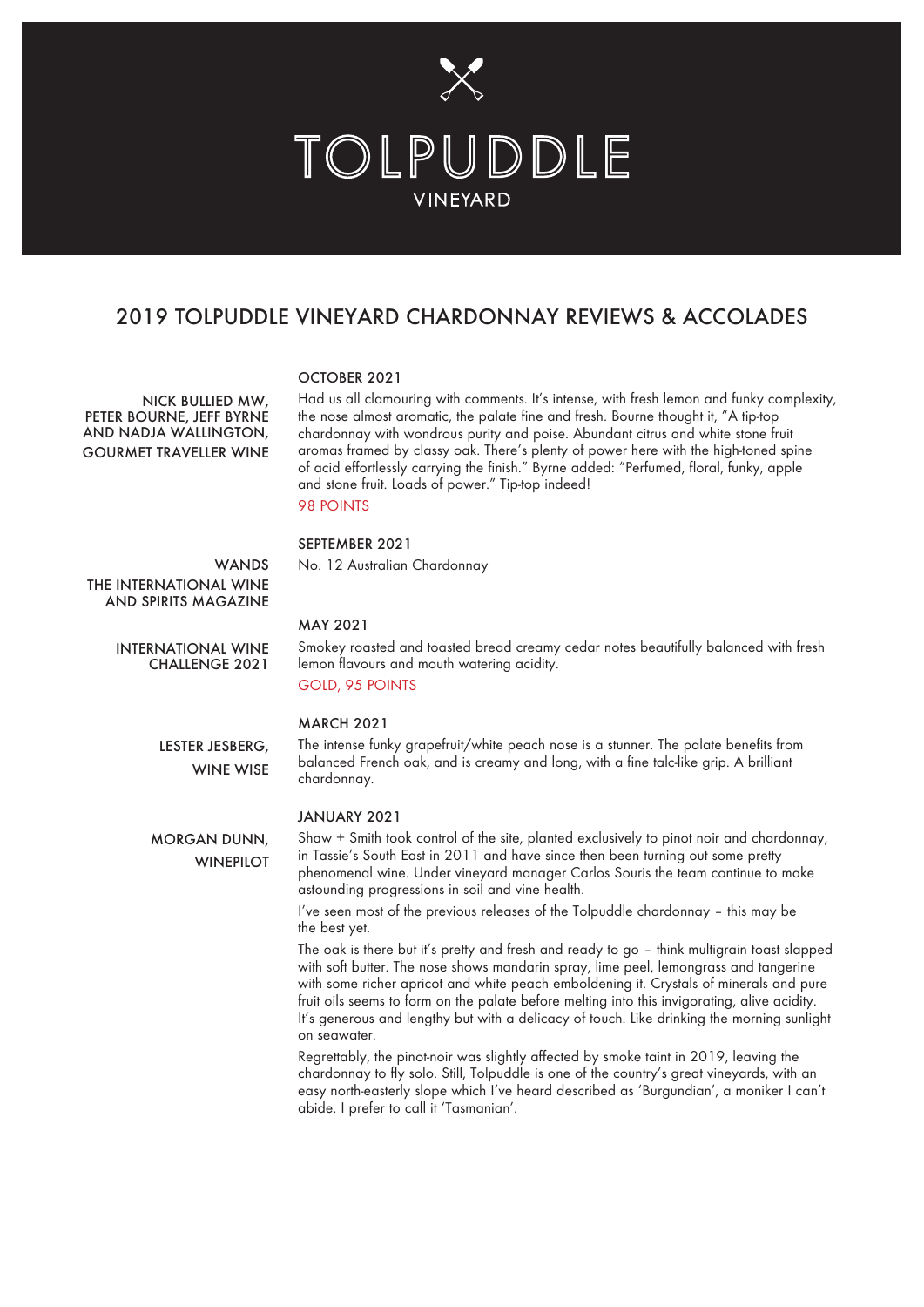

## 2019 TOLPUDDLE VINEYARD CHARDONNAY REVIEWS & ACCOLADES

#### NOVEMBER 2020

RAY JORDAN, WINEPILOT.COM In just years this wonderful wine has emerged as one of Australia's chardonnays. This vineyard is not far from Richmond in Tasmania, and While its viticultural history is quite short it has links to the earliest years of European settlement in the region, having been worked originally by one Tolpuddle Martyrs who fled England in the early part of the nineteenth century.

Owners Michael Hill Smith and Martin Shaw bought the place in 2011 with a clear intention to establish a great single vineyard. You could say: job done, but I suspect even greater things await. This is another belter.

Minerally, flinty gun smoke and char merge into the pure and pristine fruit characters on the nose. Then the delivers with its deep concertation and highly sustained length. It is textured and strikes a great balance of fruit and oak, having spent nine months in barrel with gentle stirring before taking a short lazy rest on lees. This is a classy exceptional chardonnay sourced from Coal River Valley.

98 POINTS

## NOVEMBER 2020

The has power and complexity and the right grade of reductive flair, overlaid on fresh grapefruit and peach with flint and wet chalk, as well as attractive oak in the background. The palate has mouthwatering white-peach and lemon flavours with a deep draw of acidity that drives the finish in really deep, precise and fresh. Lipsmacking resolve here. Elegance, poise and whip-cracking freshness. Drink over the next six years. Number 55. JAMES SUCKLING'S TOP 100

## 98 POINTS

#### NOVEMBER 2020

JAMES HALLIDAY, 2020 JAMES HALLIDAY TOP 100, WINE COMPANION A strikingly beautiful chardonnay with its flowery bouquet bearing witness to the sheer purity of the incredibly long palate, the full palette of chardonnay flavours on display. Nectarine, white peach and grapefruit zest are sewn together by an invisible silver thread of acidity.

## 98 POINTS

#### NOVEMBER 2020

Medium to light-yellow colour, with a complex young-wine bouquet of smoky struck-flint and roasted hazelnuts, the sulfides having an almost electrical-short overtone. It's tremendously intense on the tongue, refined and bright, penetrating and tensioned, with crisp, cleansing dryness that persists for a very long time. Grapefruit and lemon fruit flavours linger long insistent. A great chardonnay. HUON HOOKE, THE REAL REVIEW

### OCTOBER 2020

It presents as both powerful and fine. It's a slashing chardonnay with flint, white peach, meal, caramel and lemon curd flavours charming through. It's carrying quite a bit of oak but it's up to it and then some. It's another ripping release. CAMPBELL MATTINSON, THE WINE FRONT